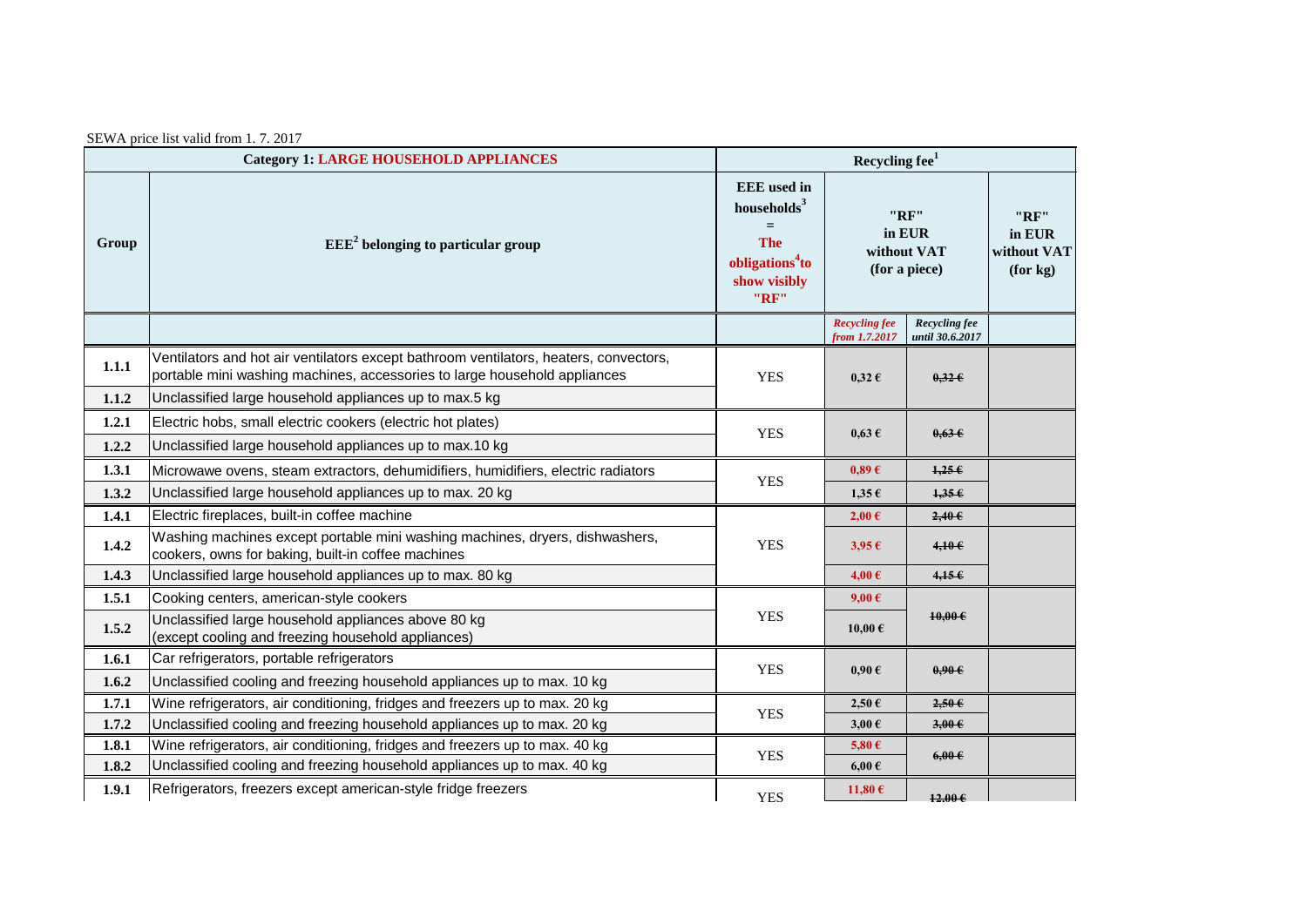SEWA price list valid from 1. 7. 2017

| <b>Category 1: LARGE HOUSEHOLD APPLIANCES</b> |                                                                         | Recycling fee <sup>1</sup> |                                                                                                                                                                      |                                  |                                           |
|-----------------------------------------------|-------------------------------------------------------------------------|----------------------------|----------------------------------------------------------------------------------------------------------------------------------------------------------------------|----------------------------------|-------------------------------------------|
| Group                                         | $EEE2$ belonging to particular group                                    |                            | <b>EEE</b> used in<br>households <sup>3</sup><br>"RF"<br>in EUR<br><b>The</b><br>without VAT<br>obligations <sup>4</sup> to<br>(for a piece)<br>show visibly<br>"RF" |                                  | "RF"<br>in EUR<br>without VAT<br>(for kg) |
|                                               |                                                                         |                            | <b>Recycling fee</b><br>from 1.7.2017                                                                                                                                | Recycling fee<br>until 30.6.2017 |                                           |
| 1.9.2                                         | Unclassified cooling and freezing household appliances up to max. 90 kg | ---                        | 12,00€                                                                                                                                                               | $-2$                             |                                           |